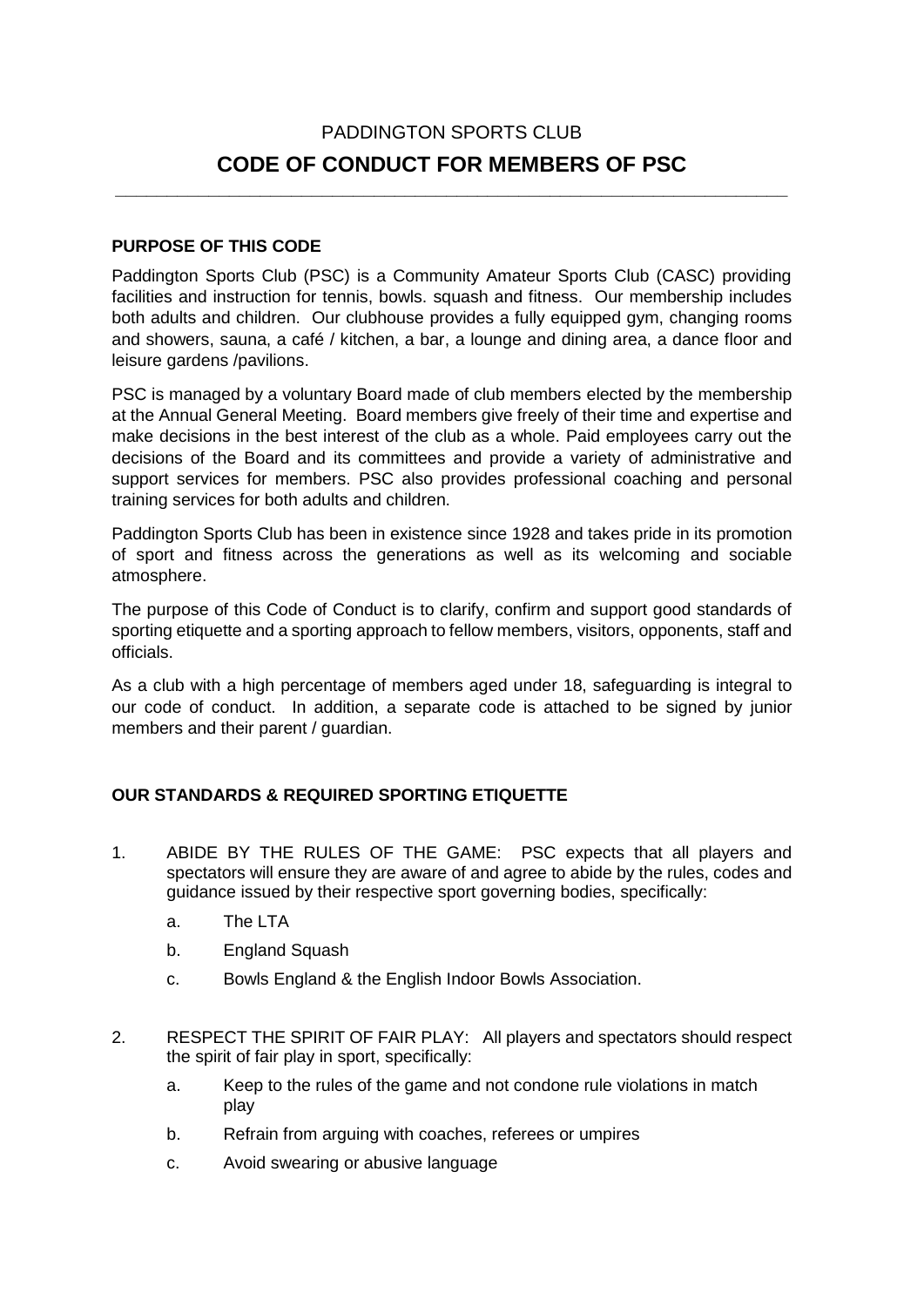- d. Display courtesy and good manners at all times to players, spectators, officials, employees and volunteers
- e. Actively promote teamwork, as appropriate, and support teammates
- f. Accept success and failure with grace and dignity
- g. Applaud good play by both your team and their opponents
- h. Never condemn or belittle players, teammates or opponents for losing or making mistakes
- i. Set a good example of acceptable behaviour for children and young people, where they are present
- j. Not to use any performance-enhancing substances as defined by the UK anti-doping rules 2019.
- 3. RESPECT THE RIGHTS, DIGNITY & WORTH OF OTHERS: PSC wishes all members to participate in an environment where their rights, dignity and individual worth is respected and where they can enjoy their sport without fear of discrimination or the threat of of intimidation, victimisation, harassment, verbal or physical abuse. Unacceptable conduct and inappropriate behaviour include the following:
	- a. Unwanted physical contact, including unnecessary touching, patting, pinching, insulting gestures, physical threats, assault
	- b. Unwanted verbal conduct, including, unwelcome sexual advances, propositions or remarks, defamatory comments, offensive jokes or banter, verbal threats
	- c. Offensive actions, including racially or sexually based graffiti, abusive or offensive gestures, leering, wolf-whistling, displays of pornographic or suggestive literature, pictures or film, stalking, offensive e-mails or social media postings
	- d. Personal harassment / bullying including, misuse of position, power or influence to persistently criticise, humiliate, demean or undermine an individual
	- e. Inappropriate interaction with children or young people under 18, as detailed in our safeguarding policy. This will include leaving the premises with a child without parental consent, photographing or filming young players, inviting or hosting unaccompanied young people to social events inside or outside the club.
	- f. Being or causing a nuisance, disturbance or upset because of consumption of alcohol or any banned or illegal substance
	- g. Interference with club or personal belongings without permission
	- h. Theft, embezzlement or any other criminal act, in which case the Police will be called in.
- 4. BEHAVIOUR IN MEETINGS: Meetings of the Board and Committees are subject to high standards of ethical conduct and strict rules of confidentiality covered in a separate code of conduct for board members. Other members of PSC have the right to attend AGMs and specially convened general meetings to be informed of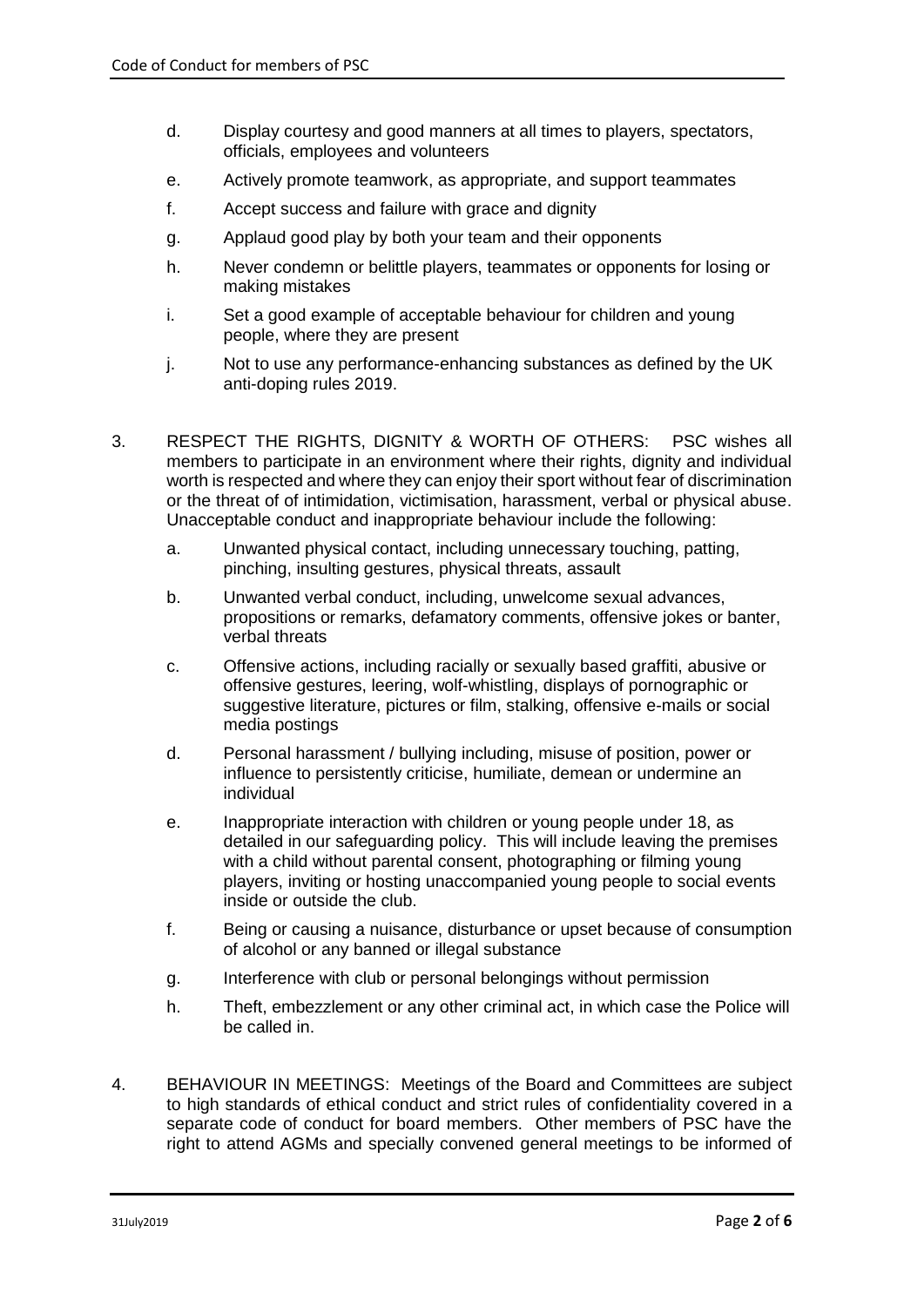and/or to discuss matters of business and matters of concern. When attending such meetings members are expected to:

- a. Observe the authority of the chair at all times, raising points and matters for discussion only through the chair
- b. Listen quietly to and respect the views and experiences of other people contributing
- c. Raise your hand if you wish to speak and wait for the go-ahead from the chair
- d. Allow others to have equal opportunity and time to share their opinions when contributions are asked for
- e. Refrain from behaviour which might disrupt the meeting including, shouting, booing, hissing, interrupting speakers or engaging in any other activity that disturbs, disrupts or impedes the orderly conduct of the meeting
- f. Refrain from creating, provoking or participating in any type of disturbance involving unwelcome physical contact or verbal abuse
- g. Silence mobile phones and refrain from speaking on phones while the meeting is in progress
- h. Refrain from taking, producing, circulating, publishing or posting photographs, videos or film on social media or other publication vehicles without the express permission of the General Manager.

#### **ENFORCING THE CODE**

Any member or guest of PSC may complain about any inappropriate behaviour as outlined in this code. Anonymous reports will be considered in line with our Whistleblowing policy.

Complaints can be verbal or in writing and should be addressed to either the General Manager, the Director of Tennis, the Safeguarding Officer, any member of the HR Committee or any member of the Board. Matters of concern may also be raised at sectional committees (Tennis, Bowls, Fitness, Squash).

Our aim is to try and resolve problems informally and by mutual agreement, wherever this is possible.

Serious and/or formal complaints of misconduct or inappropriate behaviour under this code should be investigated to establish the facts. The investigator would normally be a member of the club not involved in the incident in question. A report of the result of the investigation should be presented to the General Manager, or the Chair of a sectional committee or the Chair of the Board, as appropriate to the facts of the case.

Upon receiving the investigation report a Panel should be agreed to hear/determine the case. The Panel will normally consist of three members of PSC, two of whom should be on the Board or sectional committee. Panel members should be ratified by the Chair of the Board.

The Panel may meet prior to the hearing to prepare themselves. All parties should be given at least 7 calendar days' notice of the hearing. The hearing will include a presentation by the investigator and presentation of their case by the parties involved.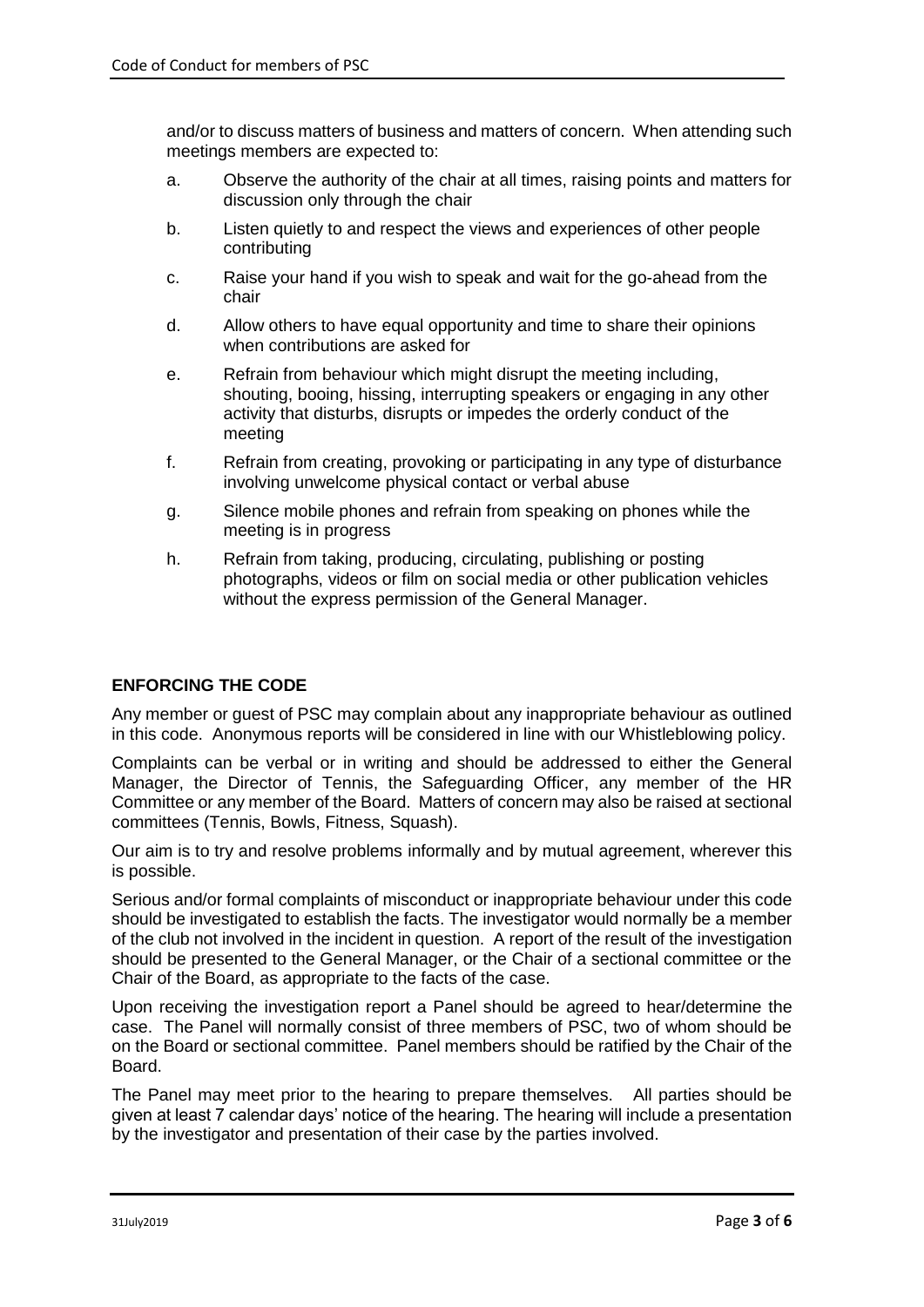The person(s) subject to disciplinary action under this code has the right to be accompanied at the hearing by a friend not acting in a legal capacity.

If the person subject to the disciplinary action refuses to attend, the hearing will go ahead in their absence and a decision can be made in their absence.

Possible sanctions for breach of this code include:

- Being asked to apologise for the behaviour
- Receiving a verbal warning
- Receiving a written warning from the chair of a sectional committee (e.g. Tennis, Bowls, Fitness, Squash) or the Chair of a board level committee, (e.g. The HR Committee)
- Suspension from the club for a specified period of time
- Termination of club membership

#### **APPEALS**

A member who has been disciplined under this code has the right to appeal against the decision or penalty. Appeals should be made in writing and addressed to the Chair of the Board or the President of PSC. Appeals should be made within 28 days of being notified of the decision. For any appeal to be considered detailed grounds must be given making it clear exactly what is being challenged and the reason for the challenge.

On receiving the written grounds for appeal the Chair and President will meet to review the case, acting as the Appeals Committee. They may at their own discretion call upon professional or expert advice to help them review the case.

The Appeals Committee (the Chair and President) will then invite the appellant to a meeting to present their case in person. Additional personnel not previously involved in the case, may be invited to this hearing at the discretion of the Chair and President, to help them come to a decision. A note taker will normally also be present at this meeting.

The Appellant may be accompanied by a friend not acting in a legal capacity.

The Appeals Committee has the power to amend or revoke the any decision made by the disciplinary panel.

The decision of the Appeal Committee is final and binding on the parties and not subject to further appeal.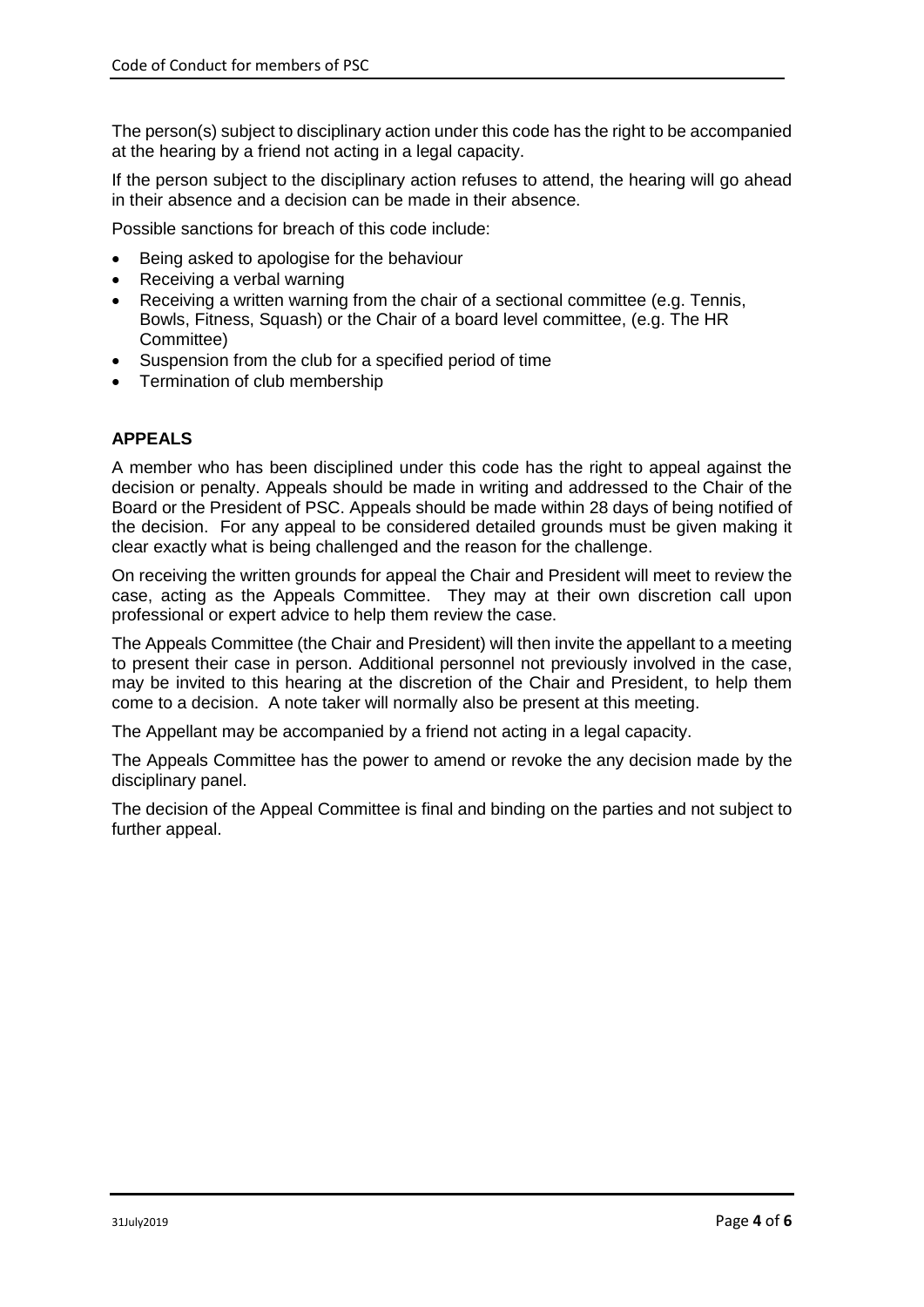### PADDINGTON SPORTS CLUB

## **CODE OF CONDUCT FOR YOUNG PEOPLE AND THEIR CARERS**

**\_\_\_\_\_\_\_\_\_\_\_\_\_\_\_\_\_\_\_\_\_\_\_\_\_\_\_\_\_\_\_\_\_\_\_\_\_\_\_\_\_\_\_\_\_\_\_\_\_\_\_\_\_\_\_\_\_\_\_\_\_\_\_\_\_\_\_\_\_\_\_**

PSC has a comprehensive safeguarding and child protection policy for use by all those working with or alongside children and young adults under 18 years of age. This includes Board and Committee members, employees, coaches and trainers.

The Child Protection in Sport Unit of the NSPCC have also issued the following guidance for parents and carers of children under 18 years of age.

- a. Parents have the right to be assured that their child is safeguarded during their time at PSC, to see relevant policies and procedures, to have contact details of the designated child protection officer for PSC and to be informed of the training and qualifications of those working directly with young people.
- b. Parents also have the right to be informed of problems or concerns relating to their child, be informed if there is an accident or injury and to have any concerns about their child's welfare or progress listened to and responded to.
- c. Parents and carers are expected to support their child by learning about their sport and what is involved at their level. They are expected to understand that it is not all about winning or losing but also about participation, exercise, developing interpersonal skills as well as technical expertise. Parents are expected to talk to their child about embracing good etiquette and sportsmanship and to encourage them to play by the rules.
- d. Parents and carers are expected to set an example by behaving positively when they are on the side-lines, applauding good play by all sides, accepting official's judgement and not entering the field of play.
- e. Parents are asked to ensure their child arrives on time, is appropriately dressed, has sufficient food and drink and is picked up promptly. Parents or carers should let club officials know if they are running late or if the child is going home with someone else.
- f. Parents and carers of children are asked to ensure that their child understands the Code of Conduct for Young People

As a member of our club young people have the right to enjoy the time spent with us and to know they are safe. They have the right to feel welcomed, encouraged, valued, respected and to be treated fairly. We ask that taking part in club activities children and young people are mindful of the following:

- 1. Be a good sport, celebrate when we win and be gracious when we lose. Treat opposing players with respect and dignity
- 2. Respect individual differences such as gender, race, sexual orientation or religious observance
- 3. Treat other young people with respect and appreciate that everyone has different levels of knowledge, ability, skill and experience
- 4. Demonstrate good manners when interacting with officials, employees, coaches, spectators, opposing teams/players and other PSC members